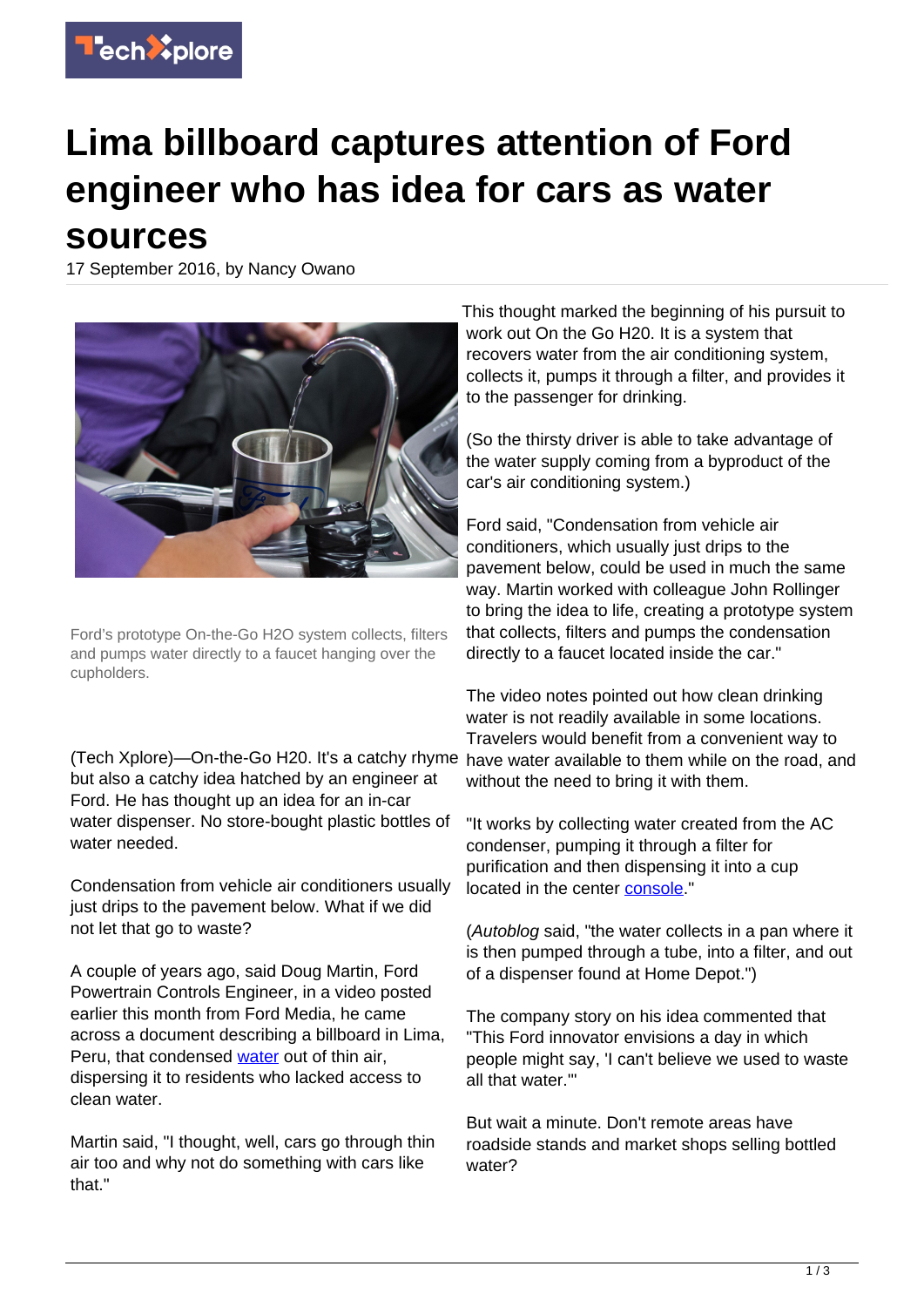

Martin discovered that a car can produce more than Autoblog added that although we may not find 64 ounces of water per hour, the equivalent of nearly four water bottles.

these features available on Ford vehicles soon, they all seemed feasible.

© 2016 Tech Xplore



Martin's idea to turn cars into a source of water boils down to the reality that fresh water is a scarce resource.

"Naturally, this means fewer roadside stops to pick up **bottled water** on a road trip, a nice convenience, along with fewer plastic bottles filling trash heaps. But the benefits extend much further, potentially [curbing](https://media.ford.com/content/fordmedia/fna/us/en/news/2016/09/12/further-with-ford.html#cult-of-disruption) the global water crisis, which, according to the World Health Organization, affects one in 10 people and leaves hundreds of millions without [clean drinking water](https://techxplore.com/tags/clean+drinking+water/)."

The Ford engineer likes the thought of this one day making a difference somewhere. His story was part of Ford's annual "Further with Ford" event. Joel Stocksdale, associate editor at Autoblog, reported on the event.

"At the end of the day, three Ford engineers presented some unusual ideas they've been working on," said Stocksdale, and Martin's story was one of them. "Basically, it consisted of a drinking [water](http://www.autoblog.com/2016/09/13/ford-in-car-water-dispenser-language-app-hoverboard/) tap in the center console. Considering the addition of in-car refrigerators to high-end luxury cars, this feature could be a great complement. But that wasn't the intention of the engineer, who imagined this as a way to save waste water and possibly even provide a way to get [clean water](https://techxplore.com/tags/clean+water/) in areas where its tough to come by."